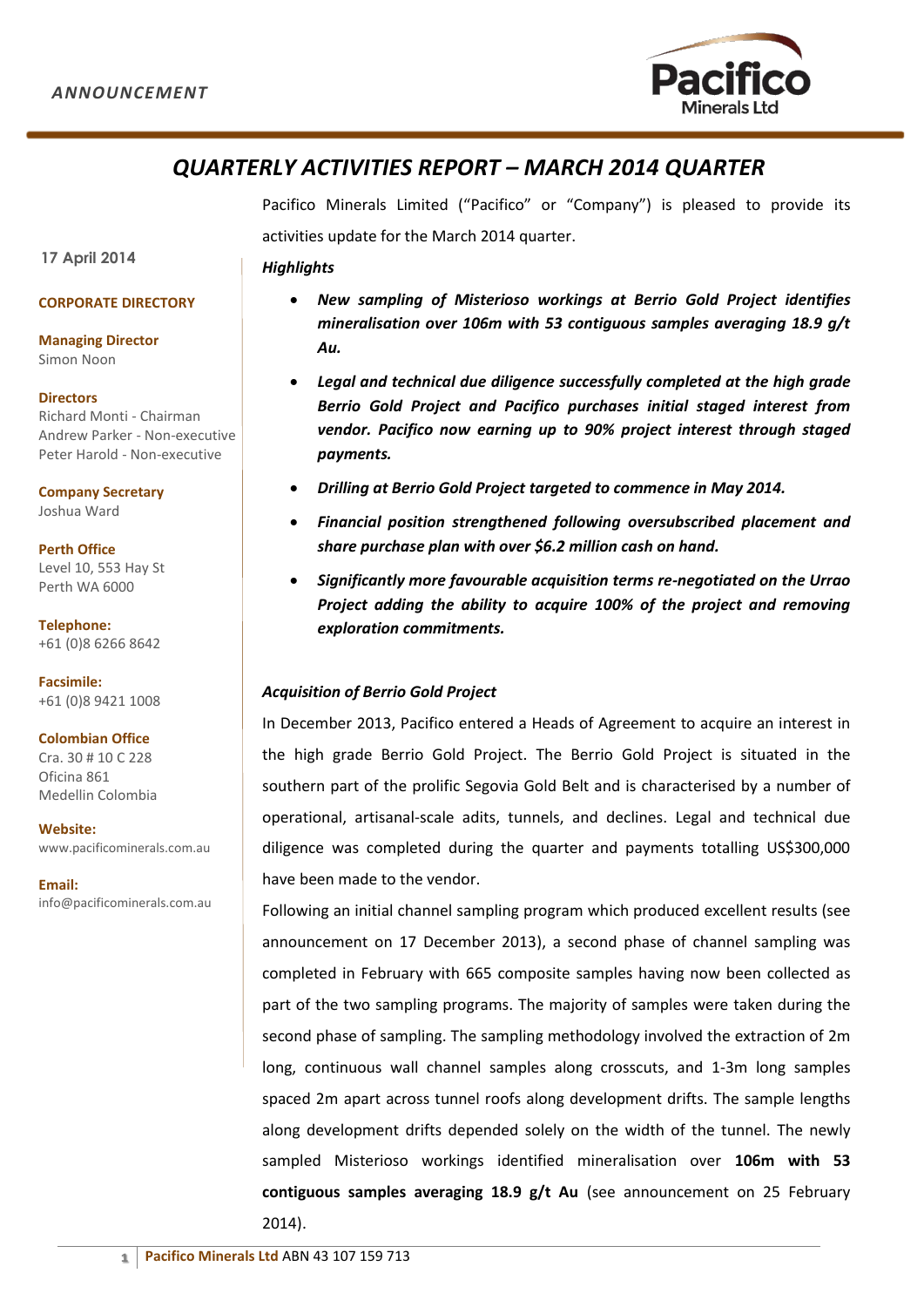

As a result of the sampling programs, the Company's understanding of mineralisation has significantly improved at Berrio. Ongoing geological mapping suggests a series of anastomosing veins comprised mainly of quartz and pyrite within a wider series of mineralised shear zones. This anastomosing characteristic can lead to braiding and reconnecting of veins which may result in significant widths of mineralisation. On several occasions, intense mineralisation is noted across widths over 15m in areas where underground stoping has occurred. The Company's structural measurements and sampling indicate significant strike and dip directional changes at the local scale, and numerous folds have also been documented.

Planning for the maiden drilling program at Berrio is currently underway and is targeted to start during May 2014. Drilling will test the continuity of mineralisation through increasing depth, the apparent increase in grades at depth, and the general gold tenor across this wide zone of high grade mineralisation.



*Location of the Berrio Gold Project and the excellent infrastructure in place*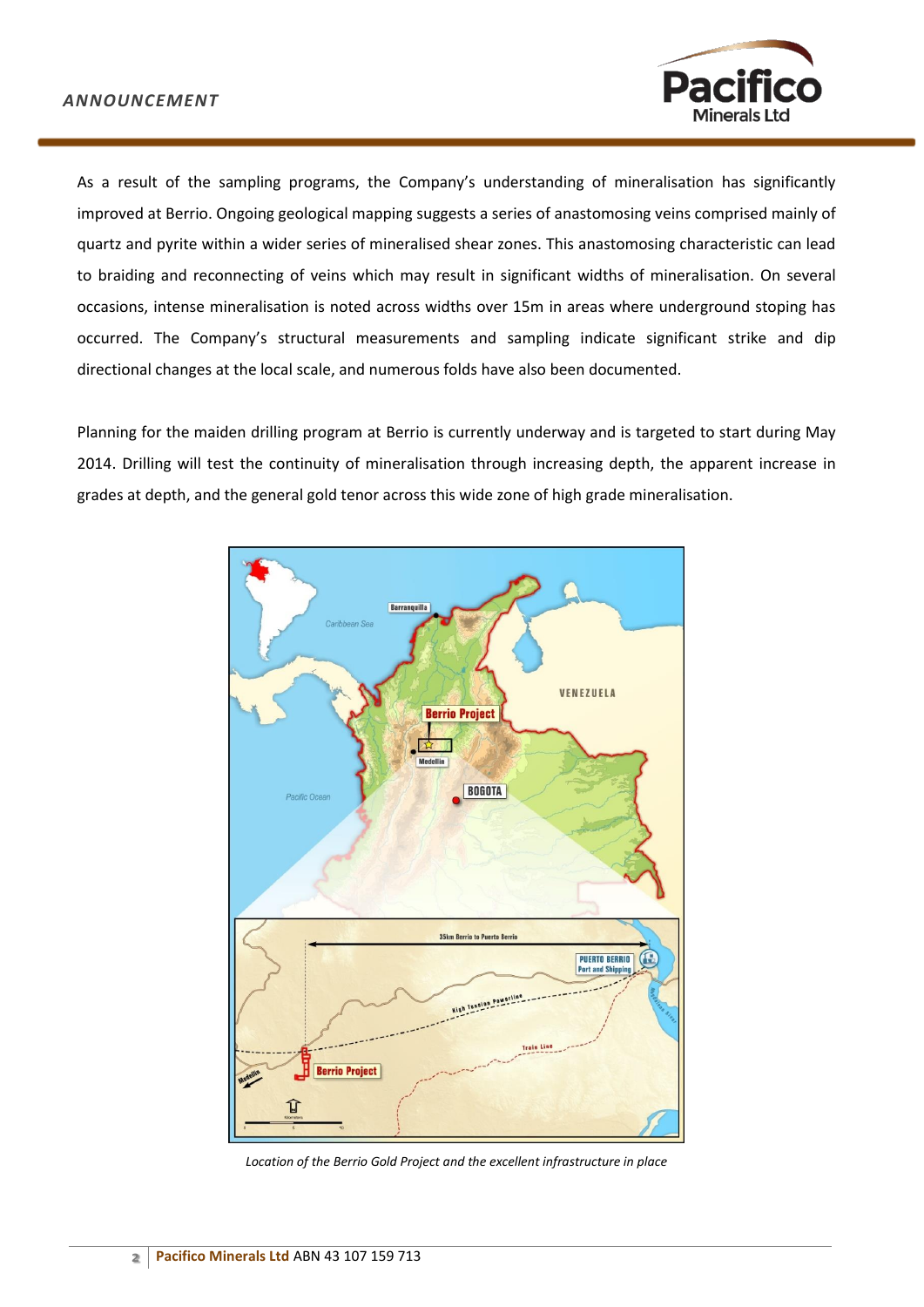

#### *Urrao Project, Colombia – Copper/Gold/Silver (Pacifico earning up to 100%)*

The Urrao Project is part of the Choco porphyry copper belt and is located 35km north west of Tarso in the municipality of Urrao and Salgar. The licence consists of three granted tenements covering a total area of approximately 2,001 hectares. During the quarter, Pacifico renegotiated a more favourable agreement whereby the Company can now earn up to 100% of the project (previously 90%) by making cash payments to the vendor of US\$200,000 over 18 months (previously US\$1,250,000 over five years). Importantly, the new agreement does not include exploration commitments whereas previously Pacifico would have been required to spend US\$3,750,000 over four years. The Company has made payments since the end of the quarter totalling US\$60,000 to secure a 51% interest in the Urrao Project.

In January, Pacifico announced results from geochemical analysis of samples which confirmed the distribution of anomalous Cu and Au within the project area. Additional field work moving forward will focus on confirming existing stream sediment anomalies and further sampling. A number of soil sampling grids will be sampled in order to define the lateral limits of the stream sediment anomalies. This will be concurrent with new geological mapping. Based on these results, follow-up ground geophysics to assist with target generation and location will be completed. An outline for a planned airborne magnetometer survey of up to 3,000 line km has been completed and logistics and other matters are being discussed with an internationally registered services provider with operations in Colombia.

#### *Tarso Project, Colombia – Copper/Gold/Silver (Pacifico earning up to 100%)*

The Tarso Project is located in south-western Antioquia in the Municipality of Pueblo Rico. The licence consists of one granted tenement covering a total area of 1,998 hectares, of which 1,472 hectares is granted for exploration and 526 hectares is for exploitation. The project lies within the Middle Cauca Porphyry Belt of the Western Cordillera between the Cordillera Occidental and the Cordillera, approximately 50km south of Medellin. Results of a soil geochemical survey over much of the southern part of the Tarso project area have been received and are currently being evaluated in detail. Preliminary interpretation of these results suggest areas of elevated copper, gold and silver coincide in a number of areas with major faults and fault intersections. Confirmation of a possible link between areas of structural preparation and metal enrichment will greatly enhance the exploration potential of the area. Follow-up geological mapping is planned along with ground-based geophysical (e.g. magnetic, EM, IP and gravity) and geochemical surveys (stream and soil) to better define targets for future drill testing in the prospect area.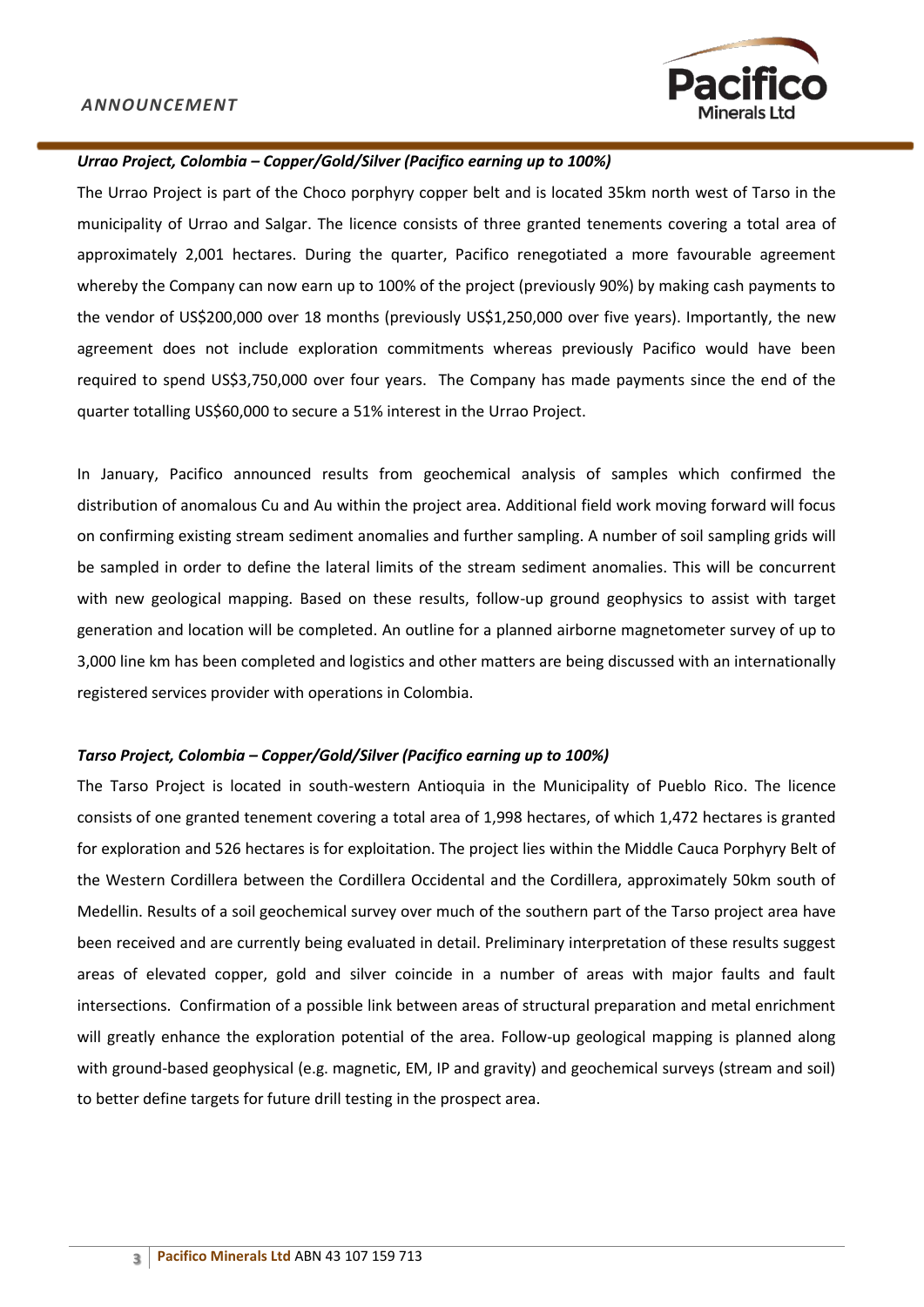



*Project locations in relation to major Colombian deposits and mineralisation belts (M&I +INF)*

#### *Borroloola West Project, Northern Territory – Copper/Manganese (Alliance earning up to 80%)*

The Borroloola West Project is a large greenfields exploration project covering 3,936 km² in East Arnhem Land of the Northern Territory, 600 km southeast of Darwin. In January, Pacifico announced results from a thirteen hole air core drill program at the Towns and Lorella prospects as well as a field mapping and geochemical sampling campaign. The drill holes provided age determinations on manganese-bearing samples and indicated an age of deposition similar to the world-class manganese deposit mined at near-by BHP Billiton/Anglo American-owned Groote Eylandt mine. Geochemical analysis of samples confirmed the widespread distribution of anomalous manganese while five holes drilled on EL26939 contained intervals anomalous in copper. Drill holes at EL26939 extended copper mineralisation approximately 800m north of known mineralisation. The participation of Cliffs in the Alliance is still the subject of ongoing discussions.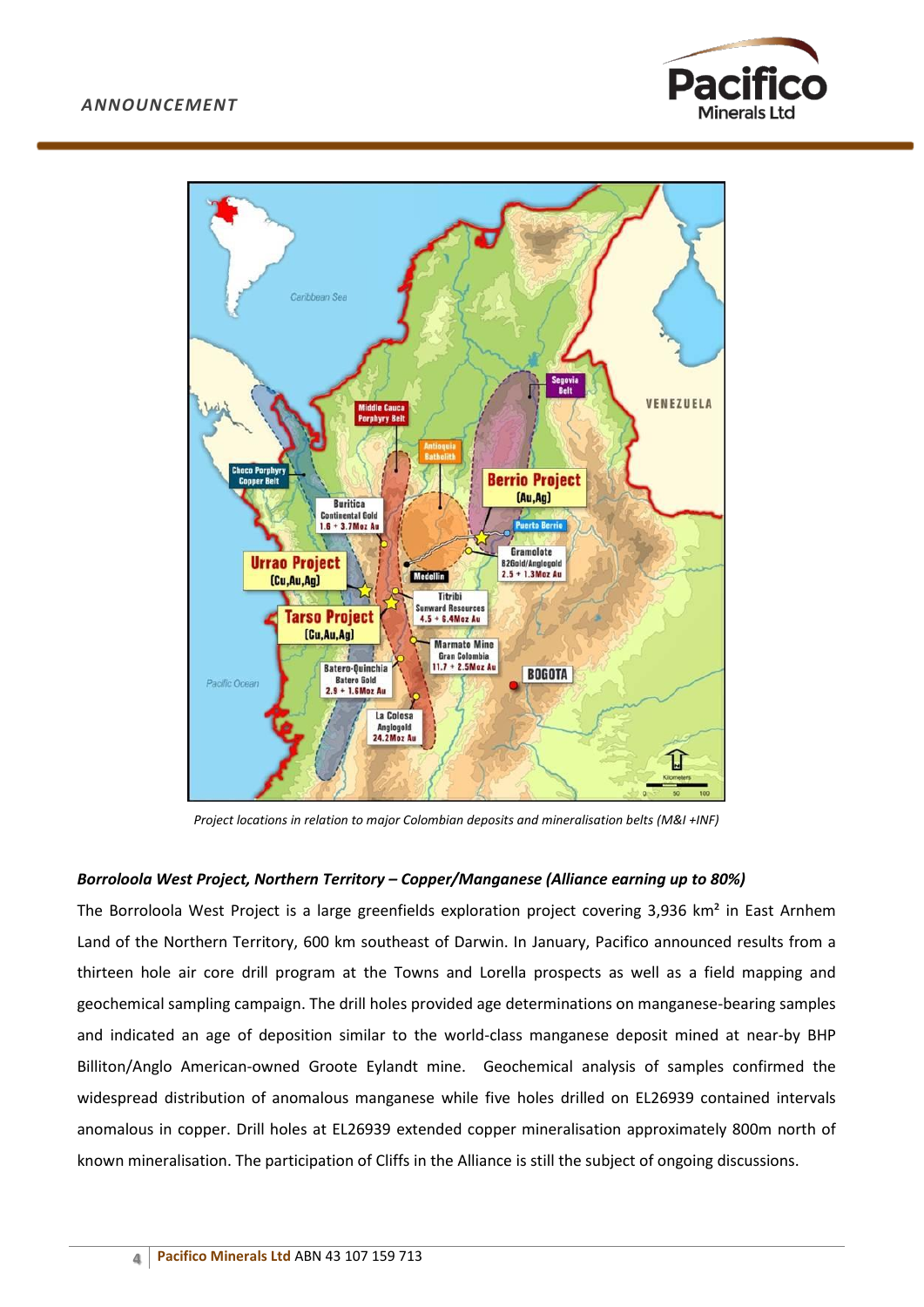

#### *The Strategic Alliance Agreement*

The Strategic Alliance Agreement with Cliffs ended on 8 February 2014.

#### *Mount Jukes Project, Tasmania – Copper/Gold/Base Metals (Pacifico 20%, Corona Minerals Ltd 80%)*

The Mt Jukes Project is adjacent to the Vedanta owned Mt Lyell copper/gold project in Tasmania. Corona Minerals Ltd ("Corona") is the operator and manager of this project. During the quarter, Corona prepared access into several prospects, undertook initial prospect assessments and took limited samples for which assay results are pending. Further details can be found on Corona's website [www.coronaminerals.com.](http://www.coronaminerals.com/)

#### *Springfield Project, New South Wales – Gold (Pacifico 20%, Stonewall Resources Ltd 80%)*

The licence covers 70km<sup>2</sup> centred between Gulgong and Mudgee, 220km northwest of Sydney, NSW. Pacifico is awaiting notice of future exploration programs proposed by its JV partner, Stonewall Resources Ltd.

#### *Wilson River Project, Tasmania – Lead/Zinc/Silver (Pacifico 100%)*

Final rehabilitation was completed during the quarter and Mineral Resources Tasmania is planning a site inspection shortly. Pacifico is awaiting refund of its bond of \$57,000.

#### *Corporate and Funding*

In March, Pacifico raised \$5.8 million via a \$3.6 million placement and planned \$1.2 million share purchase plan, both of which were oversubscribed, resulting in the share purchase plan being increased to \$2.2 million. Funds raised will enable the Company to aggressively explore high priority prospects at the recently acquired Berrio Gold Project, provide Pacifico with the ability to increase its interest in the project to a majority stake, as well as to provide for working capital to further pursue its Colombian exploration strategy. **The consolidated cash balance at 31 March 2014 was \$6.27 million.**

In March, Argonaut Securities released a research note on Pacifico which can be viewed on Pacifico's website www.pacificominerals.com.au, under Investors | Broker Reports.

*For further information or to be added to our electronic mail outs please contact:*  Simon Noon (Managing Director) Phone: +61 (0)8 6266 8642 Email: info@pacificominerals.com.au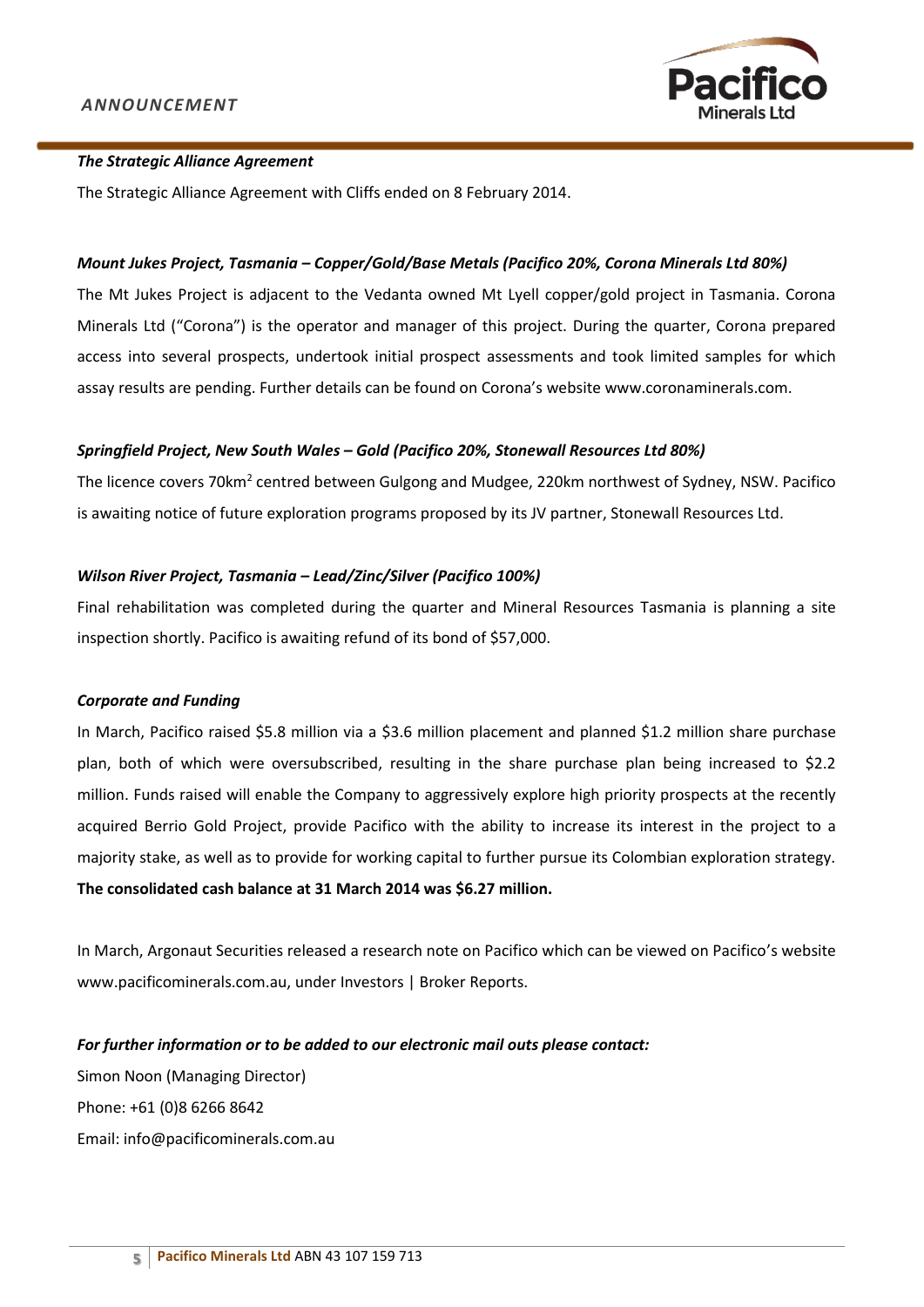

#### *About Pacifico Minerals Ltd*

Pacifico Minerals Ltd ("Pacifico") is a Western Australian based exploration company focussed on advancing the high grade Berrio Gold Project ("Berrio") located in Colombia. Berrio is situated in the southern part of the prolific Segovia Gold Belt and is characterised by a number of operational, artisanal-scale adits, tunnels, and declines. The project is 35km from the Magdalena River which is navigable to the Caribbean Sea and has excellent infrastructure in place including hydro power, sealed roads, an abundant water supply and telecommunications coverage. Pacifico also has an interest in two other projects in Colombia (Urrao and Tarso) and one project in the Northern Territory (Borroloola West Project).

#### *Competent Person Statements*

The information in this announcement that relates to the Borroloola West Project is based on information compiled by Mr Barrie Bolton, who is a Member of the Australasian Institute of Mining and Metallurgy. Mr Bolton is a consultant to Pacifico Minerals Limited. Mr Bolton has sufficient experience which is relevant to the style of mineralisation and type of deposit under consideration and to the activity which he is undertaking to qualify as a Competent Person as defined in the 2012 Edition of the "Australasian Code for Reporting of Exploration Results, Mineral Resources and Ore Reserves". Mr Bolton consents to the inclusion in this announcement of the matters based on information in the form and context in which it appears.

The information in this announcement that relates to the Berrio Project is based on information compiled by Mr John Kieley, who is a Member of the Association of Professional Engineers and Geoscientists of Newfoundland and Labrador (PEGNL), Canada. Mr Kieley is an employee of Pacifico Minerals Limited. Mr Kieley has sufficient experience which is relevant to the style of mineralisation and type of deposit under consideration and to the activity which he is undertaking to qualify as a Competent Person as defined in the 2012 Edition of the "Australasian Code for Reporting of Exploration Results, Mineral Resources and Ore Reserves". Mr Kieley consents to the inclusion in this announcement of the matters based on information in the form and context in which it appears.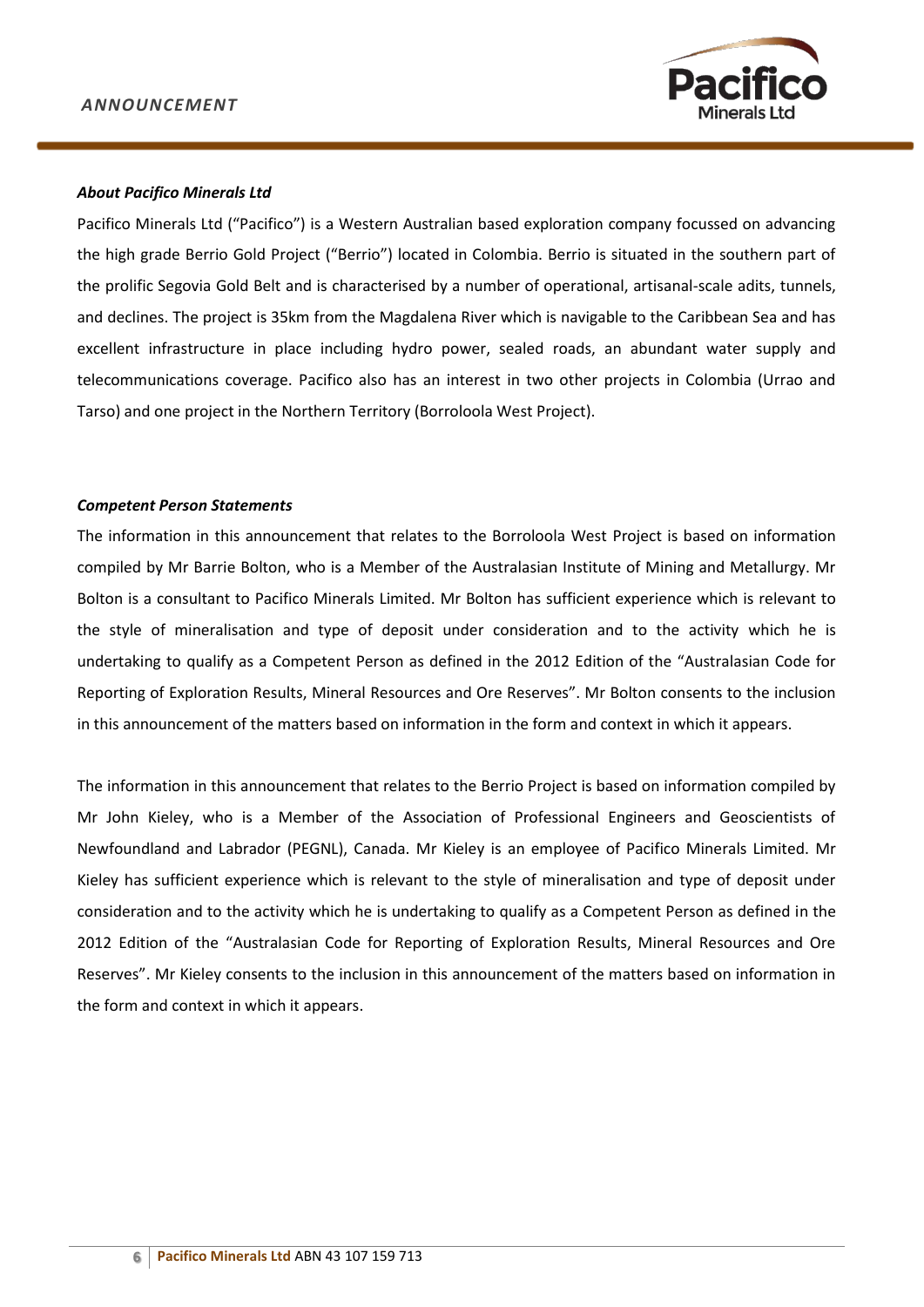

# *APPENDIX 1 – INTERESTS IN TENEMENTS*

| <b>Project/Tenements</b>                                                                         | Location               | Held at end of<br>quarter | <b>Acquired during</b><br>the quarter | <b>Disposed during</b><br>the quarter |
|--------------------------------------------------------------------------------------------------|------------------------|---------------------------|---------------------------------------|---------------------------------------|
| Wilson River Project (has<br>been relinguished with<br>rehabilitation in progress):<br>EL23/2003 | Tasmania,<br>Australia | 100%                      |                                       |                                       |

| Farm-in                     | Location  | Held at end of | <b>Acquired during</b> | <b>Disposed during</b> |
|-----------------------------|-----------|----------------|------------------------|------------------------|
| agreements/Tenements        |           | quarter        | the quarter            | the quarter            |
| Berrio Gold Project:        | Colombia  |                |                        |                        |
| IDI-16112X                  |           | 8.6%           | 8.6%                   |                        |
| IDI-16113X                  |           | 8.6%           | 8.6%                   |                        |
| <b>HINN-02</b>              |           | 8.6%           | 8.6%                   |                        |
| JG1-09552                   |           | 8.6%           | 8.6%                   |                        |
| T1935005                    |           | 8.6%           | 8.6%                   |                        |
| IHF-08012                   |           | 7.5%           | 7.5%                   |                        |
| T1928005                    |           | 5.7%           | 5.7%                   |                        |
| Urrao Project:              | Colombia  |                |                        |                        |
| 2790                        |           | 0%             |                        |                        |
| 2791                        |           | 0%             |                        |                        |
| IHL-16271                   |           | 0%             |                        |                        |
| Tarso Project:              | Colombia  |                |                        |                        |
| 7539                        |           | 0%             |                        |                        |
| Borroloola West Project     | NT,       |                |                        |                        |
| (alliance earning up to 80% | Australia |                |                        |                        |
| from Sandfire Resources):   |           |                |                        |                        |
| EL24401                     |           | 0%             |                        |                        |
| EL26587                     |           | 0%             |                        |                        |
| EL26837                     |           | 0%             |                        |                        |
| EL26938                     |           | 0%             |                        |                        |
| EL26939                     |           | 0%             |                        |                        |
| EL26953                     |           | 0%             |                        |                        |
| EL28508                     |           | 0%             |                        |                        |
| EL28534                     |           | 0%             |                        |                        |
| EL28540                     |           | 0%             |                        |                        |
| EL28541                     |           | 0%             |                        |                        |
| EL28657                     |           | 0%             |                        |                        |
| EL28658                     |           | 0%             |                        |                        |
| EL28659                     |           | 0%             |                        |                        |
| <b>MLN624</b>               |           | 0%             |                        |                        |